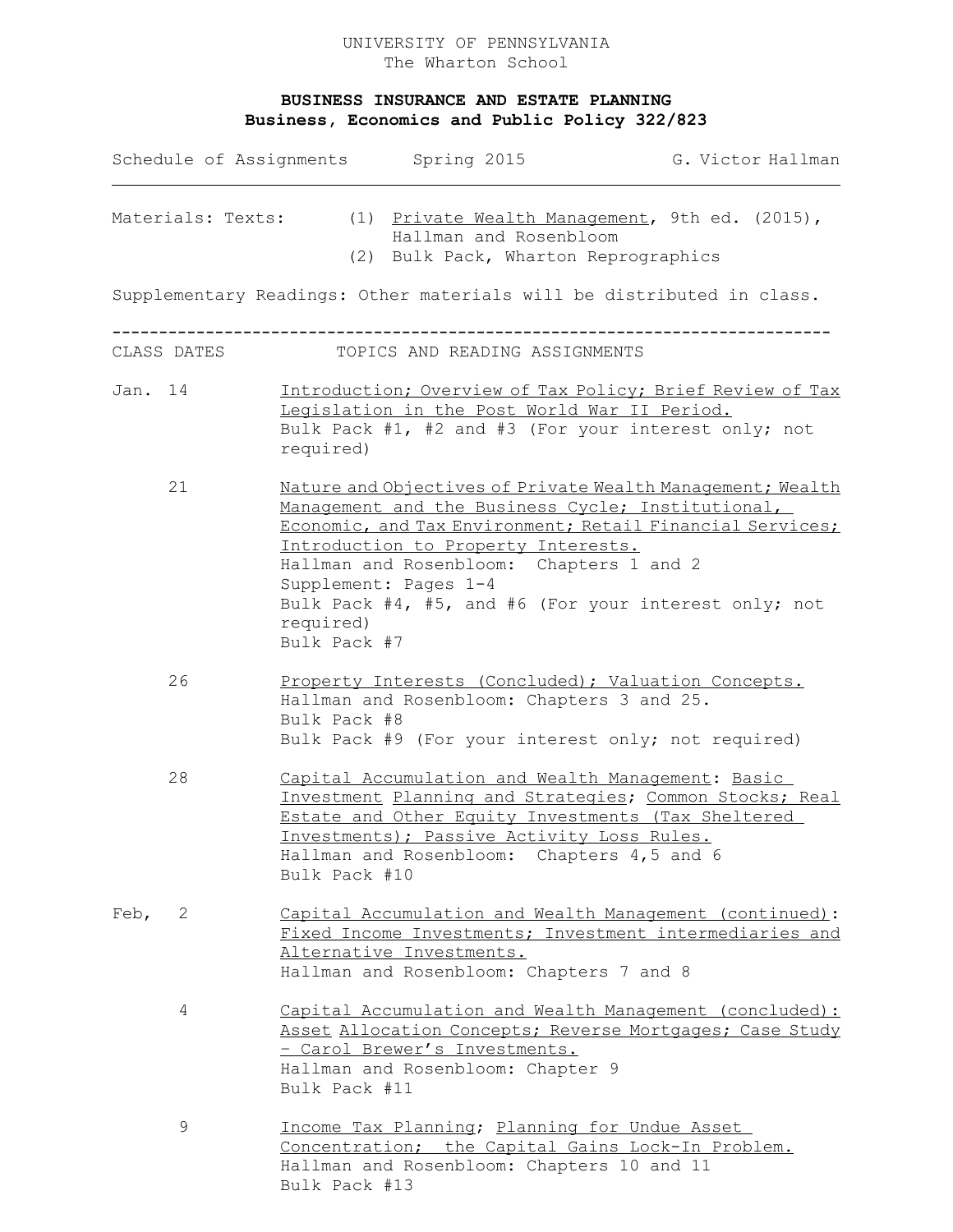|      | 11 | Financing Education Expenses: Planning Strategies;<br>Methods of Advance Funding; Section 529 Plans; and<br>Coverdell Education Savings Accounts (Education IRAs).<br>Hallman and Rosenbloom: Chapter 12               |
|------|----|------------------------------------------------------------------------------------------------------------------------------------------------------------------------------------------------------------------------|
|      | 16 | Retirement Planning and Social Security: Social Security<br>Retirement Benefits and Planning; Employer Provided<br>Retirement Plans.<br>Hallman and Rosenbloom: Chapter 13                                             |
|      | 18 | Retirement Planning: Individual Retirement Accounts and<br>Annuities (IRAs).<br>Hallman and Rosenbloom: Chapter 15<br>Bulk Pack #12                                                                                    |
|      | 23 | Retirement Planning (concluded): Planning for Taking<br>Retirement Plan Distributions; Planning for Other<br>Employee Benefits.<br>Hallman and Rosenbloom:<br>Chapter 14 and 16                                        |
|      | 25 | Insurance Planning and Personal Risk Management: Life<br>Insurance and Social Security; Taxation of Life Insurance<br>Hallman and Rosenbloom: Chapters 20, 21 and 29.                                                  |
| Mar. | 2  | Estate Planning Principles; Methods of Property<br>Disposition.<br>Hallman and Rosenbloom: Review Chapter 25<br>Bulk Pack #18                                                                                          |
|      | 4  | Federal Transfer Tax System; The Federal Estate Tax.<br>Hallman and Rosenbloom: Chapter 26<br>Bulk Pack #19                                                                                                            |
|      | 16 | MID-TERM EXAMINATION (THIS DATE IS SUBJECT TO CHANGE WITH<br>CLASS CONSULTATION. ALL EXAMS ARE ESSAY, CASE ORIENTED<br>AND CLOSED-BOOK.)                                                                               |
|      | 18 | Planning for Employee Stock Compensation Plans<br>Hallman and Rosenbloom: Chapter 18<br>Bulk Pack #14 and #15                                                                                                          |
|      | 23 | Individual Investment Annuities<br>Hallman and Rosenbloom: Chapter 17<br>Bulk Pack #16                                                                                                                                 |
|      | 25 | Insurance Planning and Personal Risk Management<br>(continued): Life Insurance (Concluded); Disability<br>Income Insurance; Health Insurance; Health Savings<br>Accounts (HSAs). Hallman and Rosenbloom:<br>Chapter 22 |